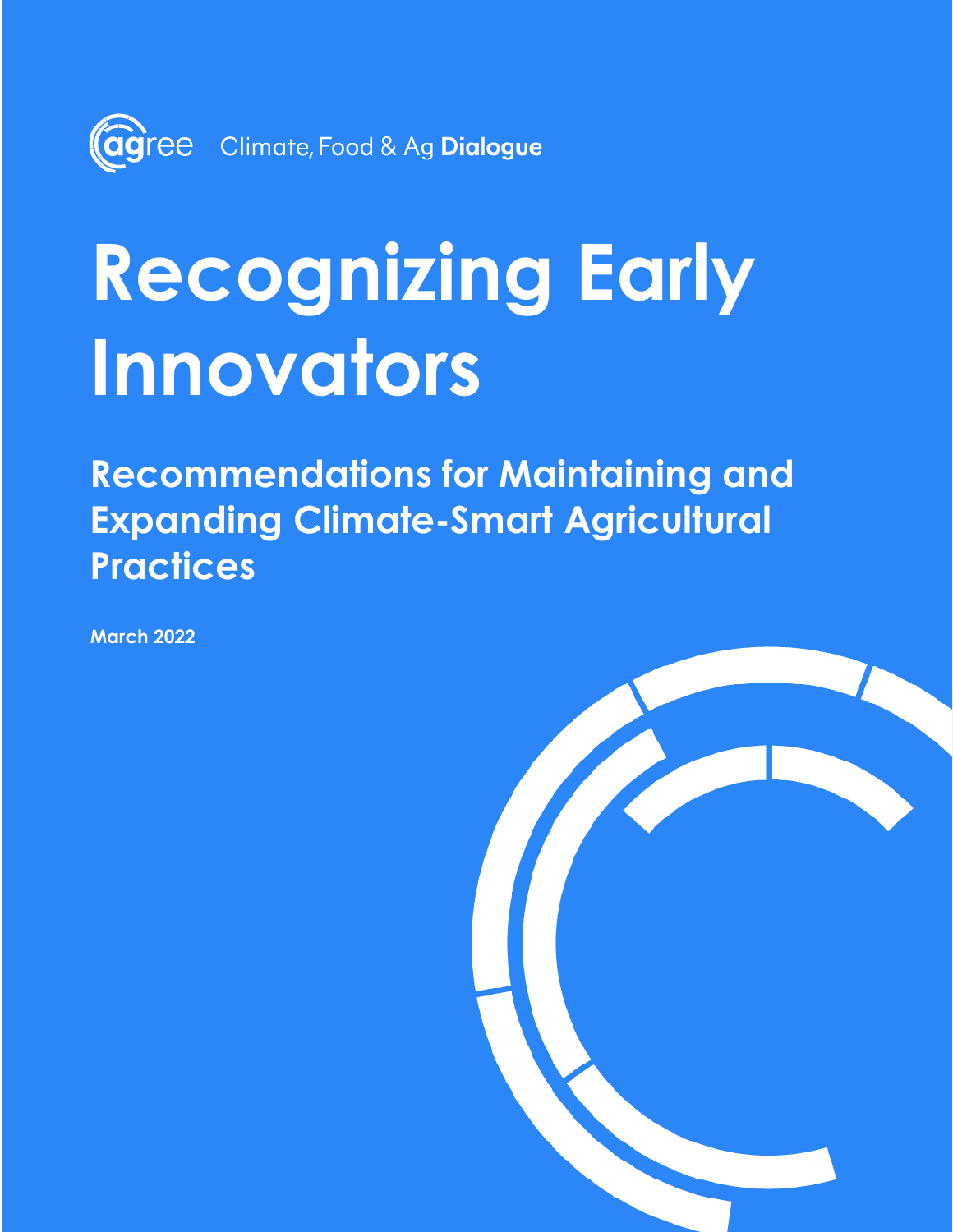## **Table of Contents**

Although all the individuals formally affiliated with CFAD may not agree completely with every statement noted, they are committed to working together to find solutions to the challenges facing food and agriculture. CFAD members participated as individuals, not as official representatives of their organization.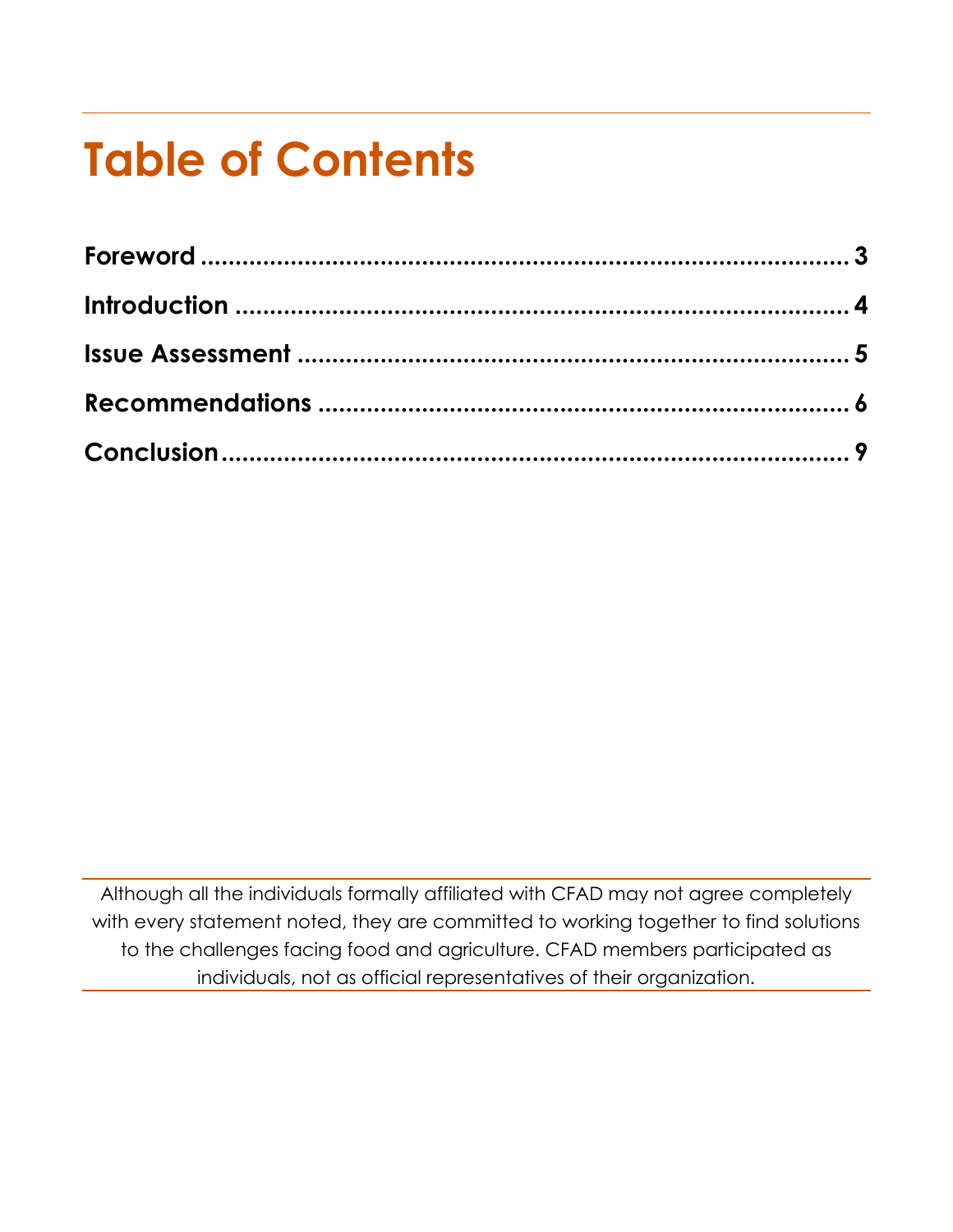## **Foreword**

The **Climate, Food, and Agriculture Dialogue (CFAD)** is a group of climate, food, and agriculture interests advocating for ambitious and durable federal policy solutions on food systems and climate change. The Dialogue's long-term goal is to enact federal climate policy in line with our [guiding principles.](https://climatefoodag.org/guiding-principles/)

This paper provides insight and recommendations on the challenges facing "early innovators." Early innovators are our leaders in conservation agriculture. They have tested and developed climate-smart practices, demonstrated the benefits, and paved the way for others to follow. Unfortunately, early innovators can be excluded from public and private conservation programs, which target incentives toward farmers who are new to the conservation space.

As public and private investments in climate-smart agriculture increase, we risk excluding the very leaders who blazed the trail for the expansion of climate-smart agriculture. Our goal should be to develop an agricultural system that encourages maintenance of existing climate-smart practices, continued innovation, and broader adoption of climate-smart practices by producers who have not yet been persuaded to adopt them. The recommendations within this paper were developed with that goal in mind.

We hope you find it to be a useful resource.

The AGree Climate, Food, and Agriculture Dialogue (CFAD)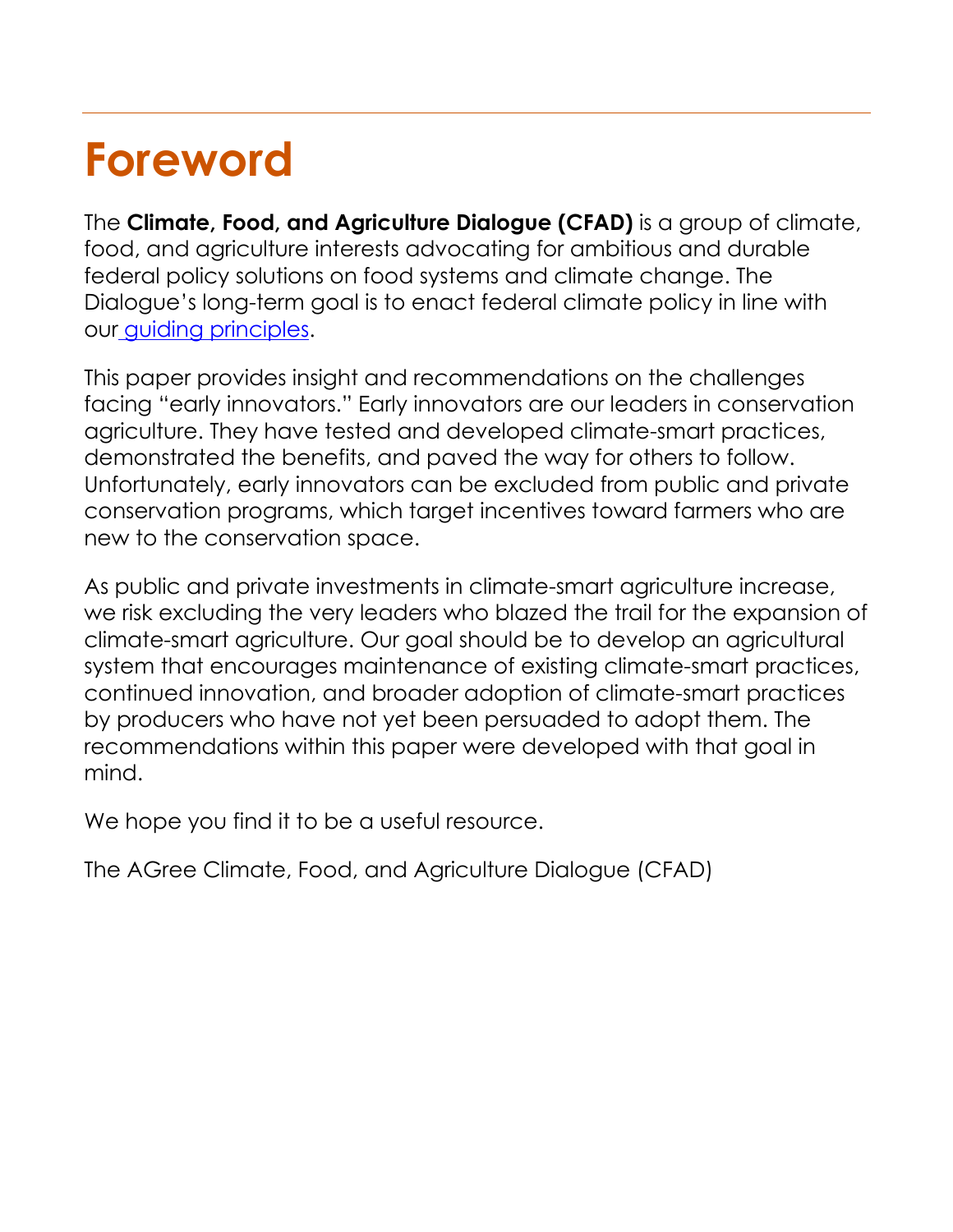#### **Introduction**

Expanding climate-smart agriculture is a central tenet of the Biden Administration's whole-of-government approach to address climate change, stimulate economic growth, and support agricultural productivity. 1

At the 26<sup>th</sup> United Nations Climate Change Conference of the Parties (COP 26), President Biden launched the [Agriculture Innovation Mission](https://www.usda.gov/media/press-releases/2021/11/02/launching-agriculture-innovation-mission-climate)  [for Climate](https://www.usda.gov/media/press-releases/2021/11/02/launching-agriculture-innovation-mission-climate) in partnership with the United Arab Emirates, 31 other countries, and 48 NGOs, to mobilize \$8 billion in investments in climate-smart agriculture over the next year.

Pursuant to that goal, U.S. Secretary of Agriculture Tom Vilsack highlighted USDA's Climate-Smart Agriculture and Forestry Partnership Initiative as a key strategy for advancing climate-smart agriculture, saying:

*"We're positioning U.S. farmers, ranchers, and forest landowners as leaders in addressing climate change, while at the same time creating new market opportunities for them through pilot projects that invest in science, monitoring, and verification to measure the benefits of climate-smart production practices. Unlocking these markets will be key to tapping into the incentives needed to adopt climatesmart practices on the ground." 2*

As programs are developed by both government and the private sector to address climate change by incentivizing adoption of climate-smart practices, many farmers and policymakers are asking how the contributions of the "early innovators" of these practices will be recognized and rewarded.

Early innovators are our leaders in conservation agriculture – they have tested and developed

new climate-smart practices, proved their efficacy and long-term profitability, and paved the way for others to follow. Although early innovators shouldered the risk and, in many cases, the cost of establishing climate-smart agricultural practices, newcomers to climate-smart agriculture are now better positioned to participate in programs looking for new carbon sequestration and emissions reductions ("additionality"). This puts the early innovators at a financial disadvantage to other producers, who have more room for improvement and will be able to stack greater income from ecosystem service payments. Early innovators should not be financially penalized going forward because they chose to take action sooner than others.

There is also concern that the challenge early innovators face in generating additional emissions reductions could create a moral hazard – the financial incentive to revert to conventional management to become eligible for private carbon markets. These concerns beg the question: **How do we create a system that ensures farmers who have transitioned to climate-smart agricultural practices will maintain practices over the long-term, while continuing to improve and innovate?**

The purpose of this paper is to outline a framework for understanding the early innovator issue and share CFAD's consensus recommendations.

<sup>1</sup> USDA is in the process of developing an official definition of "climate-smart agriculture." In this paper, we use the term to refer to integrated agricultural practices that maintain or increase productivity, enhance resilience, and reduce emissions (avoiding emissions or potentially removing them from the atmosphere) on U.S. working lands.

<sup>2</sup> United States Department of Agriculture. [Press Release 0239.21]. (2021, November). [USDA Underscores Commitment to Climate Action at COP26 | USDA](https://www.usda.gov/media/press-releases/2021/11/05/usda-underscores-commitment-climate-action-cop26)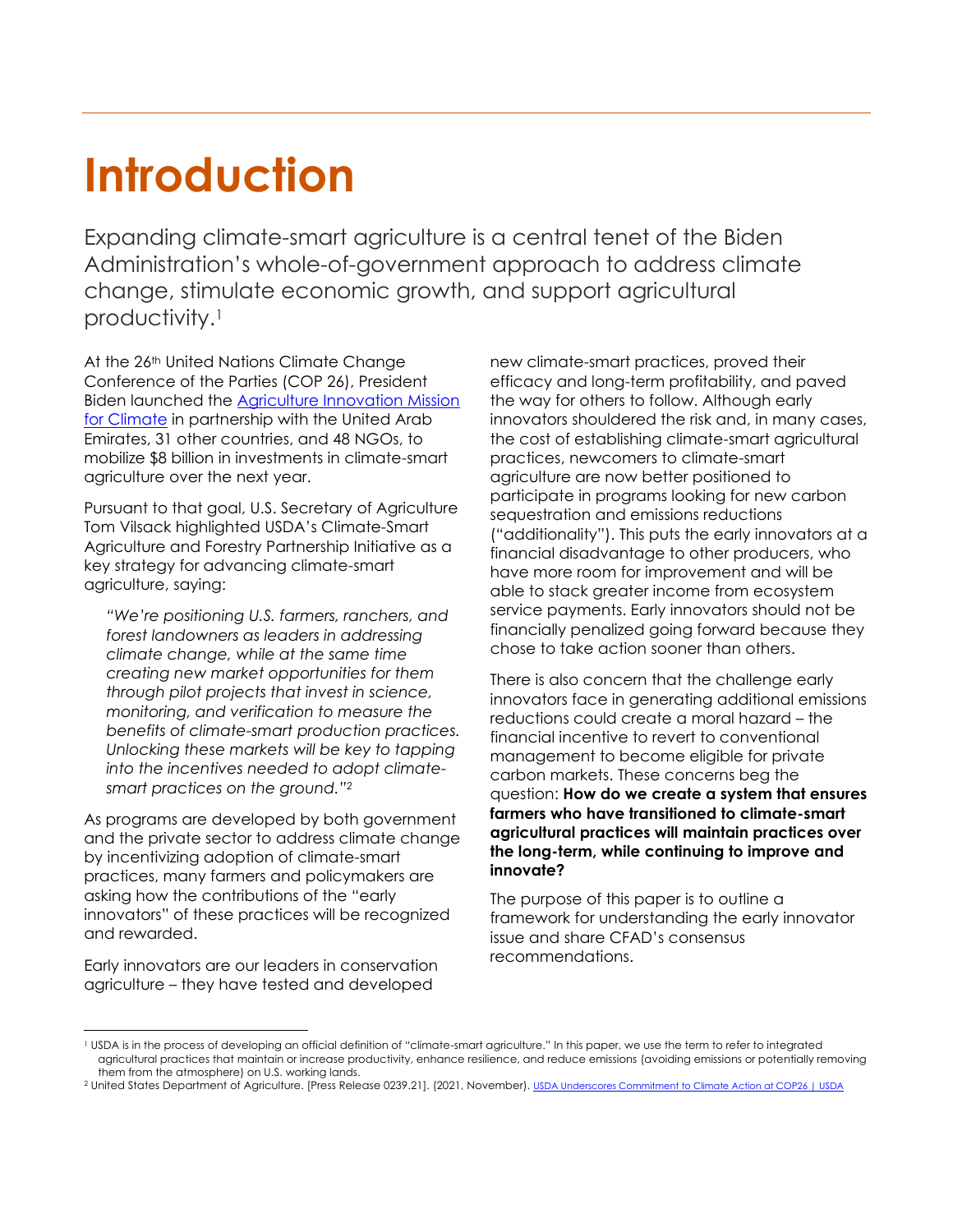## **Issue Assessment**

Over the fall of 2021, CFAD convened panel discussions composed of private sector, government, and NGO experts to better understand the issue and develop a set of consensus policy recommendations. Based on these discussions, our assessment of the early innovator issue is as follows:

- **There is no single, agreed-upon definition of what makes producers "early innovators,"** which complicates discussions about how their contributions should be considered and recognized. "Early innovators" are generally referred to as producers who have implemented some number of conservation practices, and it is inferred that these practices likely have been in place for a significant amount of time (i.e., longer than just a few years). The reality is that the early innovator community is not a monolith—it includes crop and livestock producers who have implemented climate-smart practices on the entirety of their farm for decades, as well as those who have periodically implemented selected practices on just a portion of their operation for shorter durations. Furthermore, many producers who have adopted one or more conservation practice will still be eligible for carbon market programs if they agree to expand or add new practices. **Policy discussions should recognize that early innovators face varying degrees of difficulty in benefiting from carbon market programs**—including small and medium-sized, diversified, and BIPOC producers—depending on the breadth and duration of their conservation actions, the size of their operations, and geography and soil type.
- **We do not have a comprehensive assessment of how many early innovators exist and consequently do not understand the magnitude of the risk of losing their established conservation progress.** Estimates point to a relatively low number of farmers who would be *entirely* excluded from carbon markets. Data from the National Agricultural Statistics Service's (NASS) 2017 Agricultural Census estimates that conversion to no-tillage systems has slowed in recent years, only expanding from 96.5 million acres to 104.5 million acres between 2012 and 2017. Increase in cover crop acreage has been more significant over that period; however, the total extent of cover crop adoption remained relatively low at only about 15 million acres in 2017.<sup>3</sup> NASS also reports that there are 5.5 million acres in organic production as of 2019.<sup>4</sup> These numbers can be interpreted either as a minor issue in the grand scheme of the climate crisis or as millions of acres of U.S. farmland potentially at risk of losing conservation practices due to perverse incentives.
- **Early innovators are an important group of producers—they represent conservation innovation, leadership, hard work, and risk-taking.** They have created conservation benefits that need to be recognized and maintained. Moreover, agricultural communities look to early innovators before investing in climate-smart and other conservation practices. Seeing unequal compensation for the same practices could alienate conservation leaders and disincentivize the teaching, promotion, and adoption of innovative, new climate-smart agricultural practices. **Our goal should be to develop an agricultural system that encourages maintenance of existing climatesmart practices, continued innovation by conservation leaders, and the adoption of climatesmart practices by producers who have not yet been persuaded to adopt them.**

<sup>3</sup> National Agricultural Statistics Service. 2017. *Census of Agriculture Vol. 1, Chapter 1: U.S. National Level Data (Table 47: Land Use Practices by Size of Farm*: *2012 and 2017)*. Retrieved fro[m st99\\_1\\_0047\\_0047.pdf \(usda.gov\)](https://www.nass.usda.gov/Publications/AgCensus/2017/Full_Report/Volume_1,_Chapter_1_US/st99_1_0047_0047.pdf) 

<sup>4</sup> National Agricultural Statistics Service. 2020. 2017 Census of Agriculture Vol. 3, Special Studies, Part 4: 2019 Organic Survey. Retrieved from [https://www.nass.usda.gov/Publications/AgCensus/2017/Online\\_Resources/Organics/index.php](https://www.nass.usda.gov/Publications/AgCensus/2017/Online_Resources/Organics/index.php)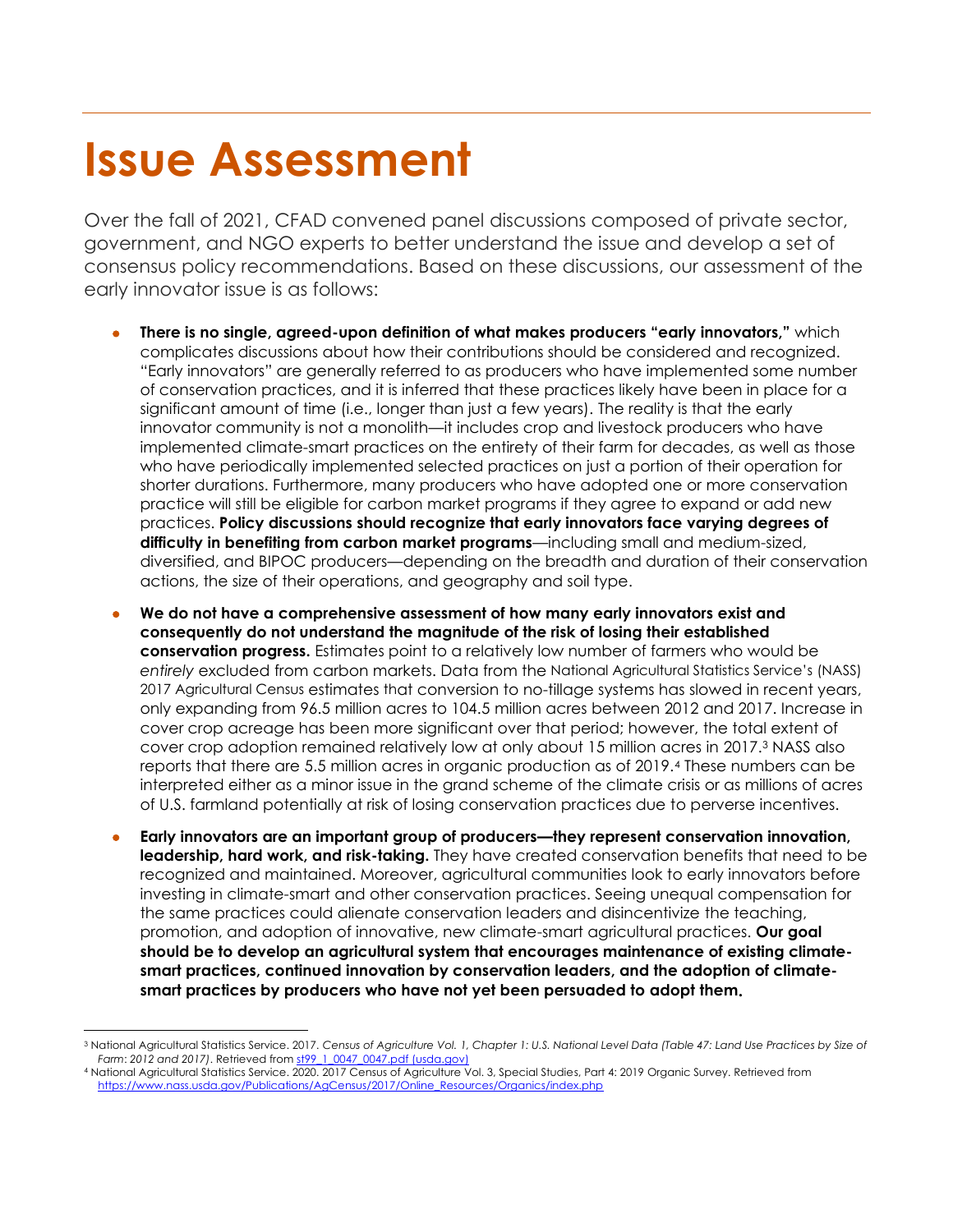## **Recommendations**

A range of incentives have been proposed to reward early innovators for past actions, including one-off, lump-sum payments and amending USDA conservation programs to reward conservation maintenance. However, CFAD proposes that the most sustainable and influential way to maintain and expand climate-smart agricultural practices is to build the business case for conservation adoption. This can be done by embedding incentives for the adoption and maintenance of climate-smart agricultural practices throughout agricultural markets, finance systems, regulatory processes, and insurance programs. These strategies will benefit both early innovators and those new to climate-smart agricultural practices.

Our recommendations for creating this system include the following:

- **1. The USDA Economic Research Service should conduct a literature review of existing research to understand the economics around producer motivations for implementing and maintaining climate-smart practices.** Research should answer the following questions, which can offer important lessons for current USDA efforts to promote conservation adoption:
	- How many early adopters exist and how many acres of U.S. farmland are currently in conservation practices? How many of them are unlikely to qualify for private carbon market contracts?
	- What are early innovators' motivations for implementing conservation practices and the current business case for practice maintenance? Many early innovators have been supported in their efforts by USDA conservation program funding and technical assistance. Once those programs have run their course, what is the bottom-line benefit to the producers to maintain their efforts?
	- How likely are early innovators to "undo" their current soil health practices to qualify for carbon market payments? Does the promise of a carbon market payment outweigh the soil health and other financial benefits of continued conservation?
	- How many early innovators have already received government payments for implementing climate-smart practices? Potential compensation of early innovators should take into account if they already received some sort of incentive based on other ecosystem benefits – e.g., soil erosion, water quality, habitat, etc.
	- In emerging markets where producers are able to stack payments for product with payments for ecosystem services, what is the extent of the financial disadvantage this creates for early innovators?
	- What has caused the stagnation of climate-smart practice adoption nationally?
- **2. The Federal Crop Insurance Program (FCIP) should recognize the risk-reducing benefits of conservation practices**. Expanding the good farming practices accepted by the FCIP to include NRCS-approved "good farming practices" that are proven to reduce risk is one cost-effective approach. Lowering the cost of crop insurance premiums for producers with a record of using climate-smart practices that reduce agricultural risk is another. There is actuarial evidence that certain conservation practices such as cover crops, reduced tillage, and crop rotation are effective risk-reducing strategies that include substantial climate benefits; these benefits should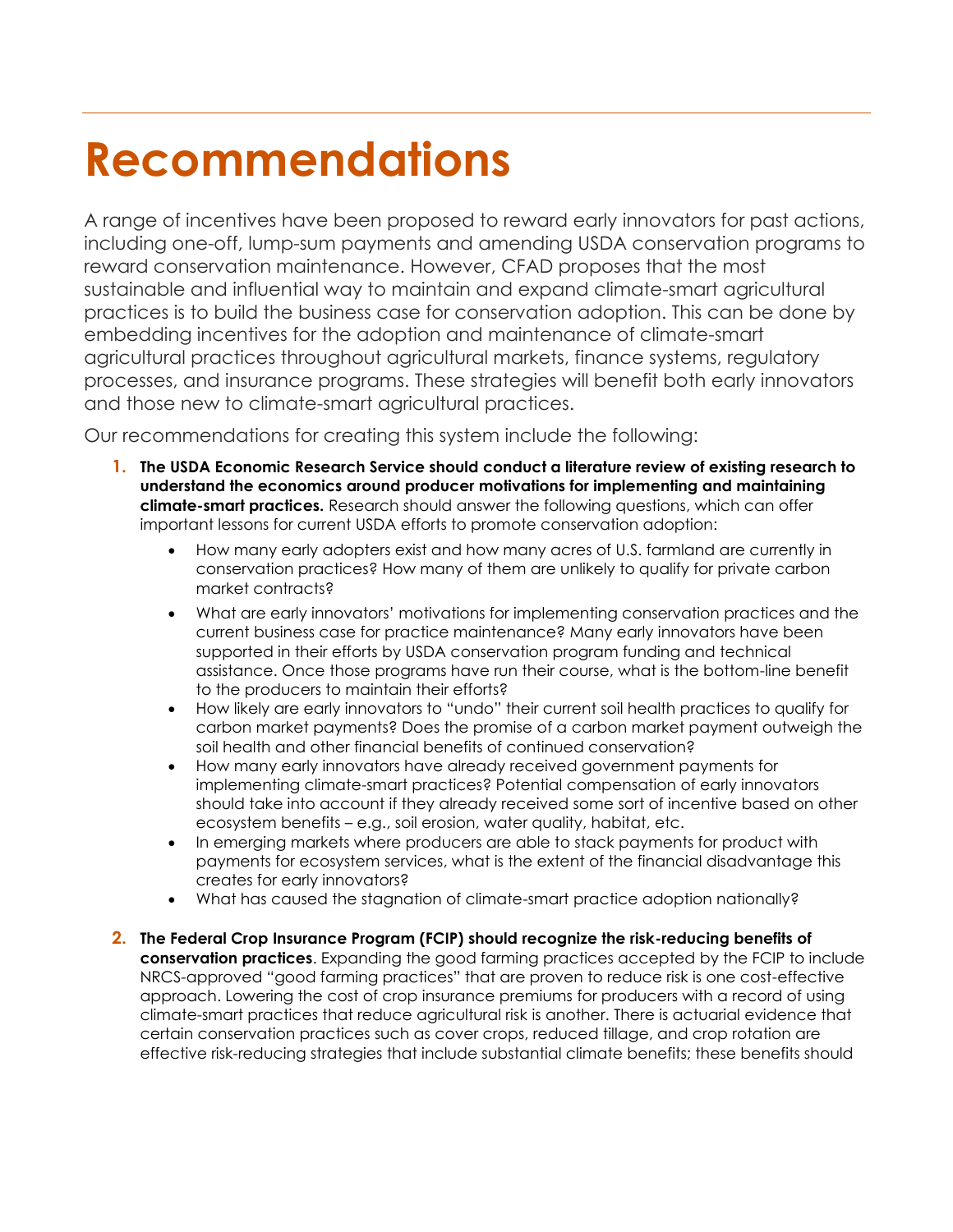be recognized through crop insurance premiums.<sup>5</sup> For example, a new crop insurance endorsement for corn farmers called the [Post-Application Coverage Endorsement \(PACE\)](https://pacecropinsurance.com/) provides supplemental coverage for farmers who split-apply nitrogen, a practice that supports the nitrogen needs of corn at specific times in the crop's growth cycle. This endorsement incentivizes the efficient use of fertilizer and promotes cost savings for producers and has important environmental benefits by reducing nitrogen release into water and air. Private-sector opportunities to capture environmental and risk-reducing benefits by paying for insurance products such as PACE should also be explored.

- **3. Agricultural lenders should recognize the economic benefits of conservation practice adoption, including improved soil health and reduced agricultural risk, when offering loan terms to producers**. A growing body of evidence is demonstrating that, over the long term, conservation practices can reduce farmer costs and risk, increase asset value of farming operations, increase yield resilience, and diversify farm income streams – producing benefits for both farmers and their financial partners. These benefits should be quantified and incorporated into financial products offered to farmers who adopt climate-smart agricultural practices.<sup>6</sup>
- **4. USDA should continue to explore the development of climate-smart commodity markets that reward early innovators through new market mechanisms**. **Supporting markets that preference agricultural commodities produced using practices that reduce greenhouse gas emissions or sequester carbon would strengthen the business case for climate-smart agriculture.** This is a place where early innovators have a significant head start given their years of experience and can capitalize on their technical expertise. In addition, USDA should use existing authorities to develop infrastructure (e.g., drying technologies, composting systems, seeds stocks, etc.) that supports the implementation of new practices, commodities, and livestock and cropping systems.
- **5. Ecosystem markets that allow producers to generate both carbon credits and other ecosystem services credits from the same project should be explored to create stacked incentives to expand and maintain existing conservation practices.** When it comes to ecosystem services, the whole is greater than its parts—stacking payments is a way to recognize the greater value that more intact ecosystems provide. Such markets may allow early innovators to generate income from the full range of ecosystem services they create as well as increase the market incentives for conservation overall by providing multiple income streams. As ecosystem services markets take shape, it is critical they are inclusive of small- and medium-scale, diversified, and BIPOC producers.
- **6. Food and beverage companies should consider how early innovators can be included in supply chain sustainability programs** to reduce scope 3 emissions.<sup>7</sup> As companies work to reduce emissions and meet climate commitments, they should ensure early innovators are eligible for any incentives and programs to expand adoption of climate-smart practices.

<sup>&</sup>lt;sup>5</sup> [The Case for Next Generation Crop Insurance,](https://foodandagpolicy.org/wp-content/uploads/sites/4/2021/06/AGree_SynthesisCropInsurancePaper.pdf) a white paper published by the AGree Economic and Environmental Risk (E2) Coalition, summarizes important takeaways to date from work done by the E2 Coalition's work on federal crop insurance and conservation.

<sup>6</sup> The Environmental Defense Fund has released numerous studies and reports identifying how farmers and financial partners can quantify the financial benefits of conservation practices and incorporate that value into policies, products, and decision-making. These resources can be foun[d here.](https://www.edf.org/ecosystems/how-conservation-delivers-value-farm-and-beyond)

<sup>&</sup>lt;sup>7</sup> Companies can assess and report their greenhouse gas emissions across three different "scopes" using the Greenhouse Gas Protocol. Scope 1 refers to greenhouse gas emissions from an organization's directly owned and controlled resources. Scope 2 refers to indirect emissions from the energy an organization purchases from a utility provider. Scope 3 includes indirect emissions from a company's supply chain—for example, the production of wheat or the transport of corn purchased by a food company. Carbon offsets can be applied to mitigate an organization's scope 1 and 2 emissions, while carbon insets can be applied to mitigate scope 3 activities. While protocols for measuring scope 1 and scope 2 are outlined in the Greenhouse Gas Protocol, protocols for measuring scope 3 emissions have not yet been finalized.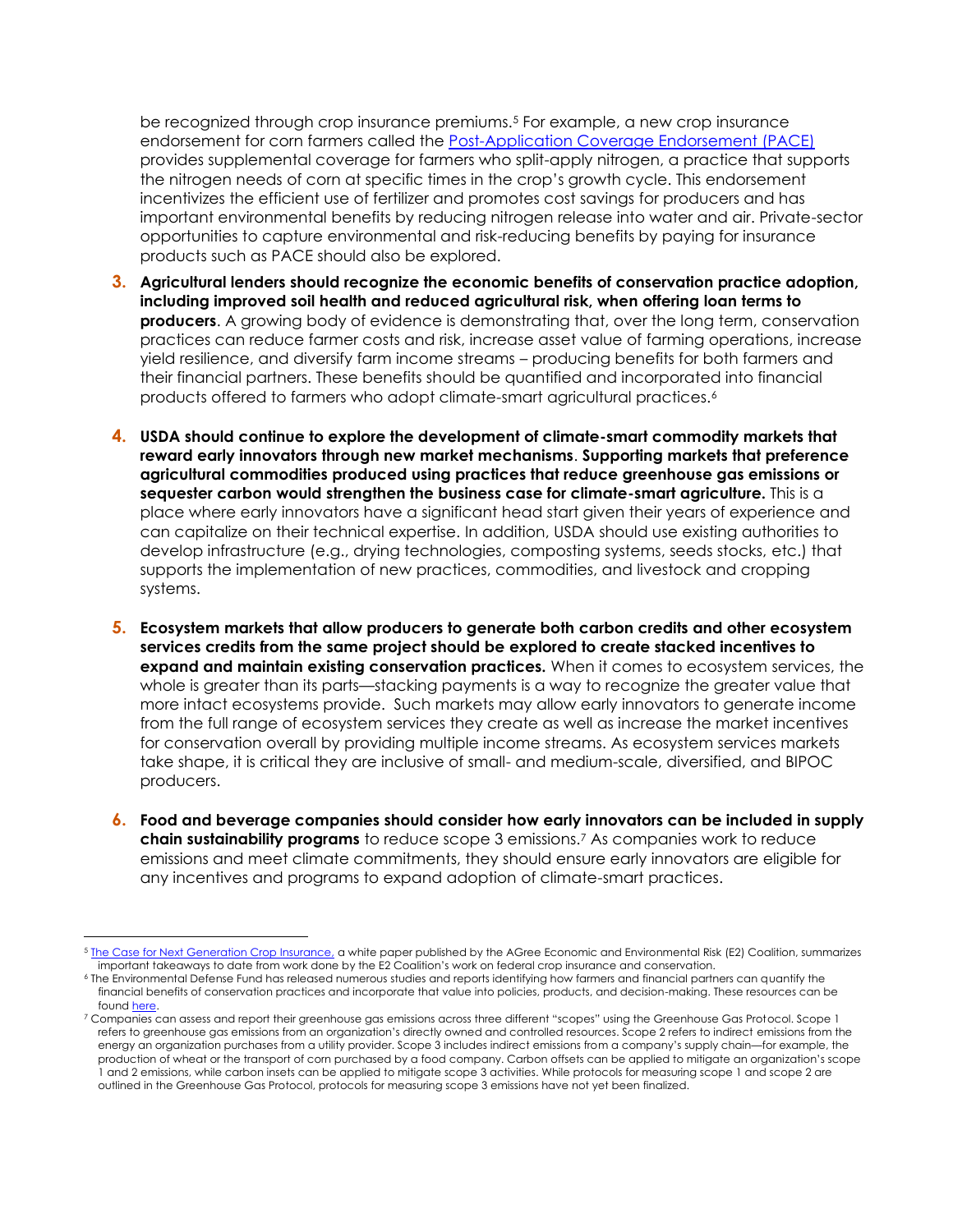- **7. USDA and Congress should systematically work to expand and improve existing conservation programs, drawing on CFAD's recommendations for [investing in working lands conservation.](https://climatefoodag.org/investing-in-working-lands-conservation/)** This includes making changes to expand enrollment, strengthen our network of technical assistance providers, and increase the accessibility of NRCS offices and resources to all producers. Adjusting programs to be more outcomes-based and reward producers based on the conservation benefits they have generated can also help maximize program impact. However, USDA should continue to build on recent investments to develop measuring, reporting, and verification tools that accurately quantify the ecosystem services of more diversified systems. This is critical to ensure that highly diversified systems are accurately rewarded for the complex ecosystem services they provide.
- **8. USDA should offer technical assistance to states that wish to create programs that give producers who adopt or have adopted climate-smart agricultural practices regulatory certainty on compliance with environmental safeguard policies** (e.g., Clean Water Act requirements, Endangered Species Act).<sup>8</sup> Such programs benefit early innovators by providing regulatory certainty in exchange for the adoption and maintenance of climate-smart practices.

<sup>8</sup> For example, the Minnesota Agricultural Water Quality Certification Program (MAWQCP) is a statewide program in Minnesota designed to recognize and reward agricultural stewards of water quality. Farmers and landowners who treat risks to water quality are certified under the program and deemed in compliance with any new water quality laws or rules for 10 years. Certification gives farmers greater certainty about regulatory standards and assures the public that Minnesota's farmers are doing their part to protect and improve water quality.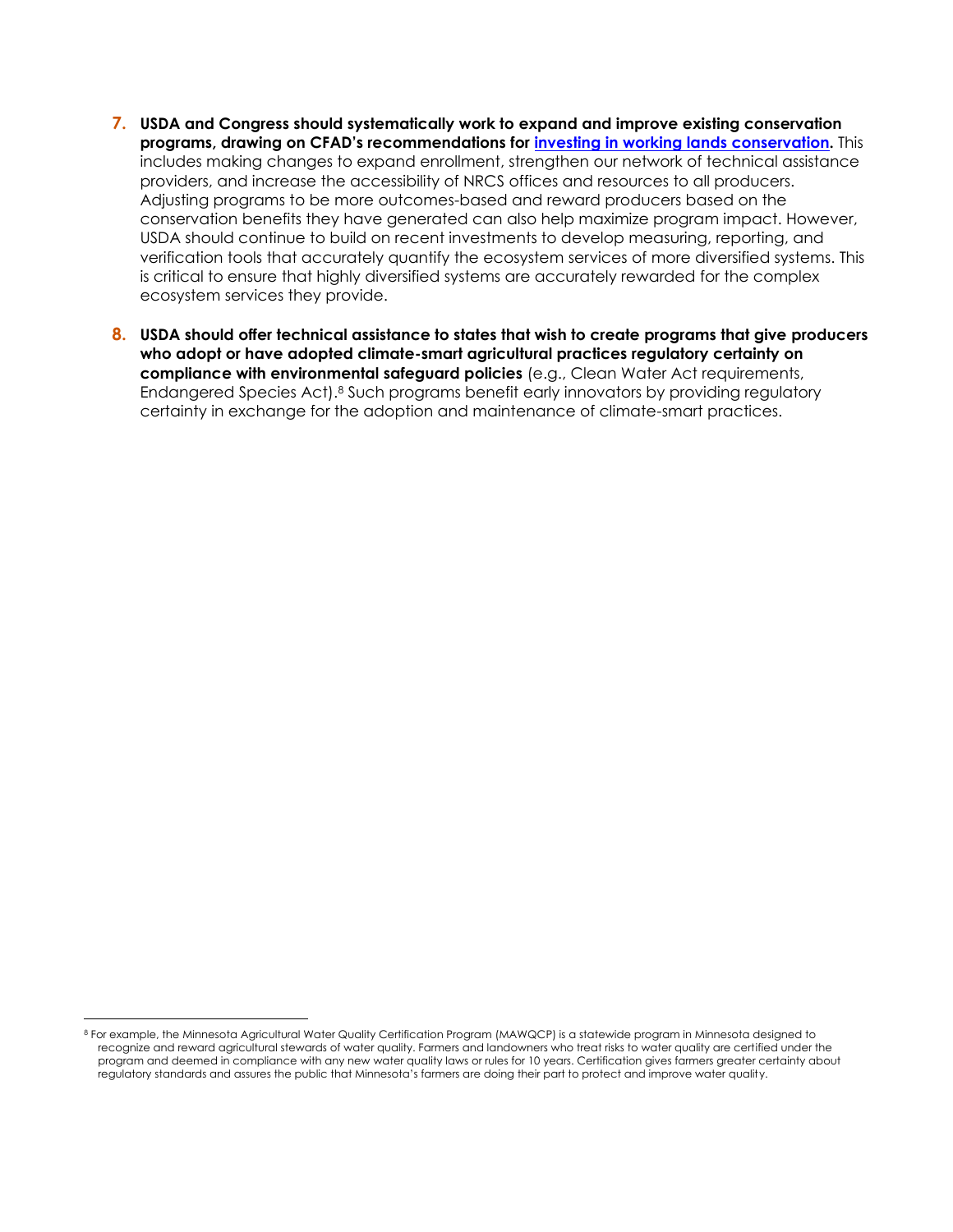## **Conclusion**

The primary goals of our national agriculture-climate policy should be to maintain the progress that early innovators have achieved by using climate-smart agricultural practices while actively engaging new growers in adopting and expanding use of these practices.

While carbon markets offer one pathway to reward innovators of climate-smart practices, there are many other tools, even in the face of limited resources, that can be utilized to recognize and reward the work of agriculture's conservation leaders. The added value and profitability of climate-smart operations should be systemically rewarded through reduced crop insurance rates, increased land values, climate-smart commodity markets, ecosystem service markets, as well as preferential treatment from USDA programs and regulatory agencies.<sup>9</sup>

We need to use a variety of tools and applications to reward climate-smart agriculture – no single tool will work for all producers and production systems. **Only by constructing an agricultural system that consistently rewards conservation adoption will we be successful in expanding climate-smart agriculture at the magnitude required to help mitigate climate change.**

<sup>9</sup> We want to see climate action across U.S. working lands and would note a caution that USDA could inadvertently create additionality issues by paying for practices without producers being enrolled in markets. Past practices aren't eligible for credit generation so if producers take on new practices that could generate credits, they need to be enrolled to get market credit for those outcomes.